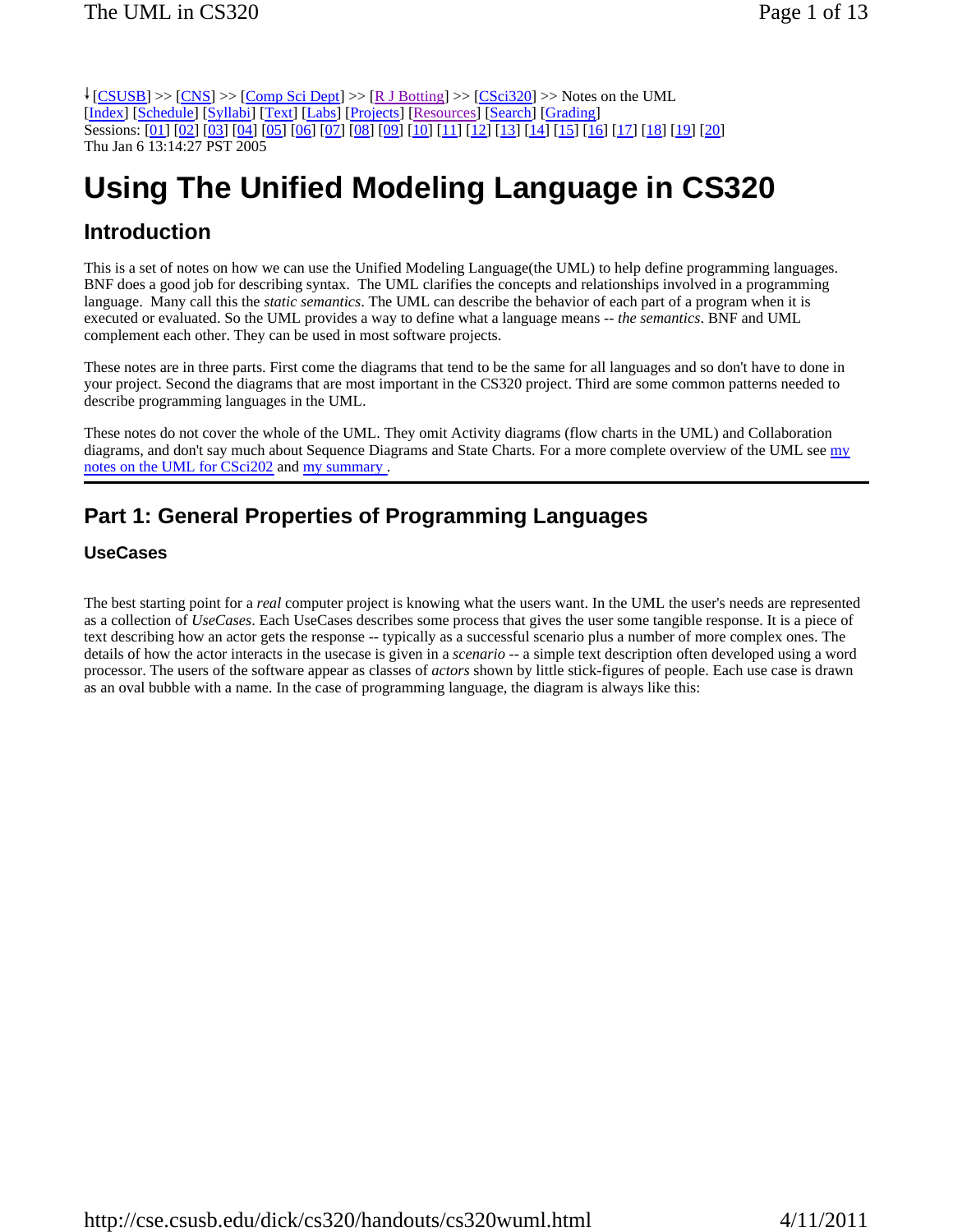

Thus the User merely needs to run (or interpret) the program when he/she uses it. The developer needs to do when he or she develops software:

- Developing the software means making and testing it.
- Making software can include editing.
- Making software means using compilers and/or interpreters.

The developer's needs are *not* what the user of a program wants. A user may need to test the software but they do not want to use editors and compilers! They want to use the software.

Usecase diagrams help us think about programs from the user's perspective. It allows to spot shared steps. It lets us plan the order in which we will work on the software. A usecase diagram does not tie us to a particular program design and lets us implement and schedule the various activities in many ways.

A use case diagram by itself is not enough to design software. The written scenarios fro the use case bubbles above are left as an exercise for the student.

#### **Artifact Diagrams**

An *artifact* is the finished products of a software project: a compiler, an editor, a game, an application, a library, a ton of source code, and so on. They are shown a boxes with a stereotype (in *guillemots* <<...>>) that indicates the type of artifact. See table below:

| <b>Stereotype</b>        | Meaning(UML2)                                                                                     |
|--------------------------|---------------------------------------------------------------------------------------------------|
| $\parallel <$ file>>     | A physical file in the context of the system developed.                                           |
| $\parallel <$ script>>   | $\parallel$ A script file that can be interpreted by a computer system. $\parallel$               |
|                          | $\parallel$ < executable >> $\parallel$ a program file that can be executed on a computer system. |
| $\parallel$ < library >> | A static or dynamic library file.                                                                 |
|                          |                                                                                                   |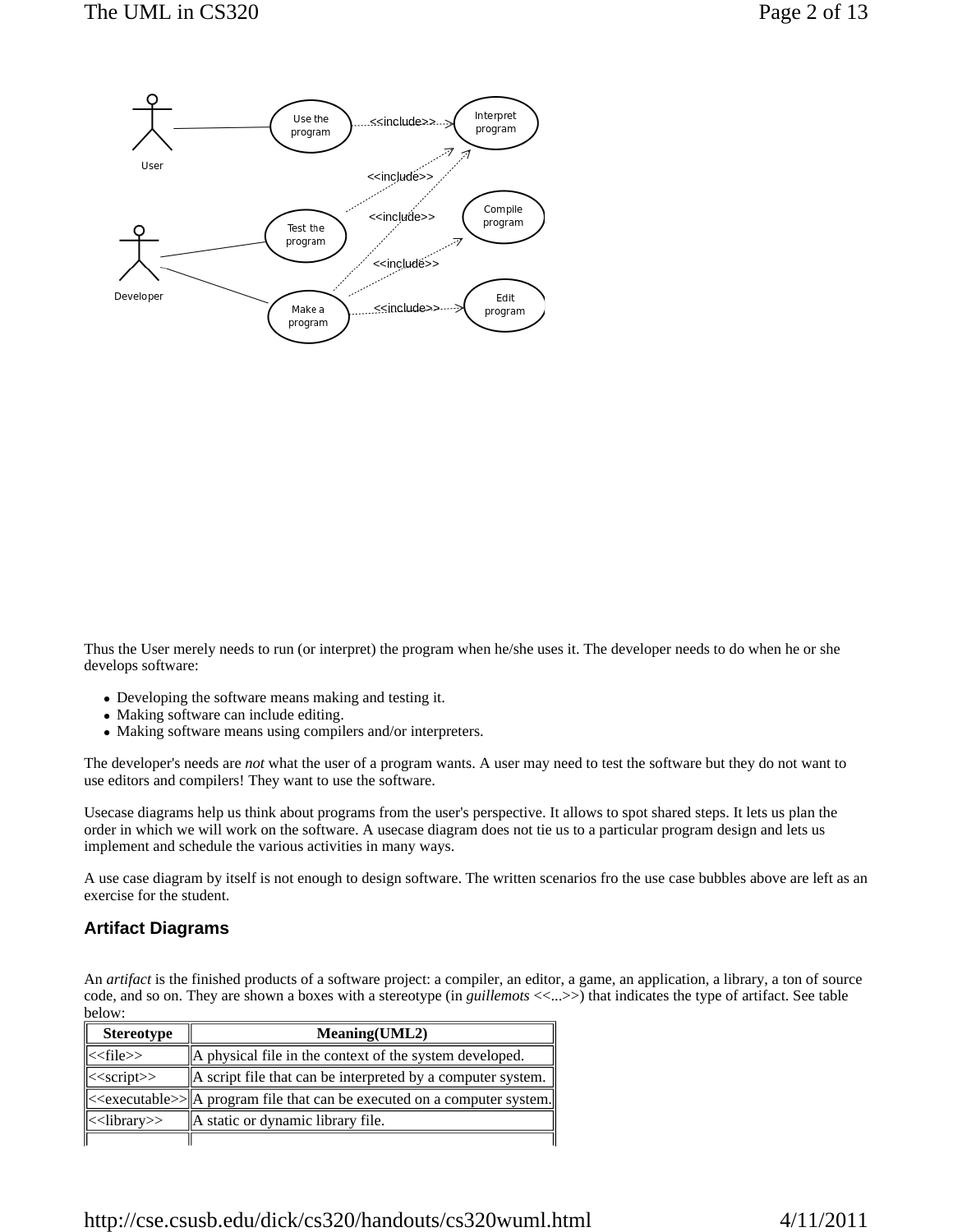| $\parallel <$ source>> | $\parallel$ A source file that can be compiled into an executable file. |
|------------------------|-------------------------------------------------------------------------|
|                        |                                                                         |

These artifacts *manifest* components which in turn *encapsulate* collections of collaborating classes. In large projects one has to plan how the the software is broken into *components* and *artifacts*. One needs to worry about where code is executed. You need to document this information and also show how the components (and artifacts) depend on each other. The UML also has a special way to show that an artifact is executed by a piece of software. This needs the cubical symbol for an execution environment from UML Deployment diagrams. In programming languages there are essentially three ways a language is implemented: compiled, interpreted, and hybrid (See chapter 1 of Sebesta's book). Here are the three diagrams: Compiled



## **Deployment Diagrams**

Deployment diagrams are the UML way to document hardware. They are vital for Internet projects. They show how pieces of hardware are connected and the *execution environments* that support and execute programs. They define the network of machines that implement the software. They can also document where the software artifacts are placed in this network.

There are lots of specialized symbols you can use for CPUs, Devices, Pages, Scripts, etc. The example following uses the UML standard Processor node. They model the Deployment of components in your CS320 lab work:



The above UseCase, Component, and Deployment diagrams will describe nearly all programming languages in CSci320. You shouldn't need to draw them in your CSci320 project.

The UML has other kinds of diagrams: Activity, Sequence, Collaboration, and State diagrams that we may need in class. They may help you in other courses in our degree.

However, they will not be needed in projects in CS320. For more on these topics see another of my handouts: A Quick Guide to the UML .

# **Part 2: Expressing the Particular Properties of Programming Languages**

### **Modeling Syntax**

The UML is not designed to describe the syntax of languages. But there is one diagram in the UML -- the state Machine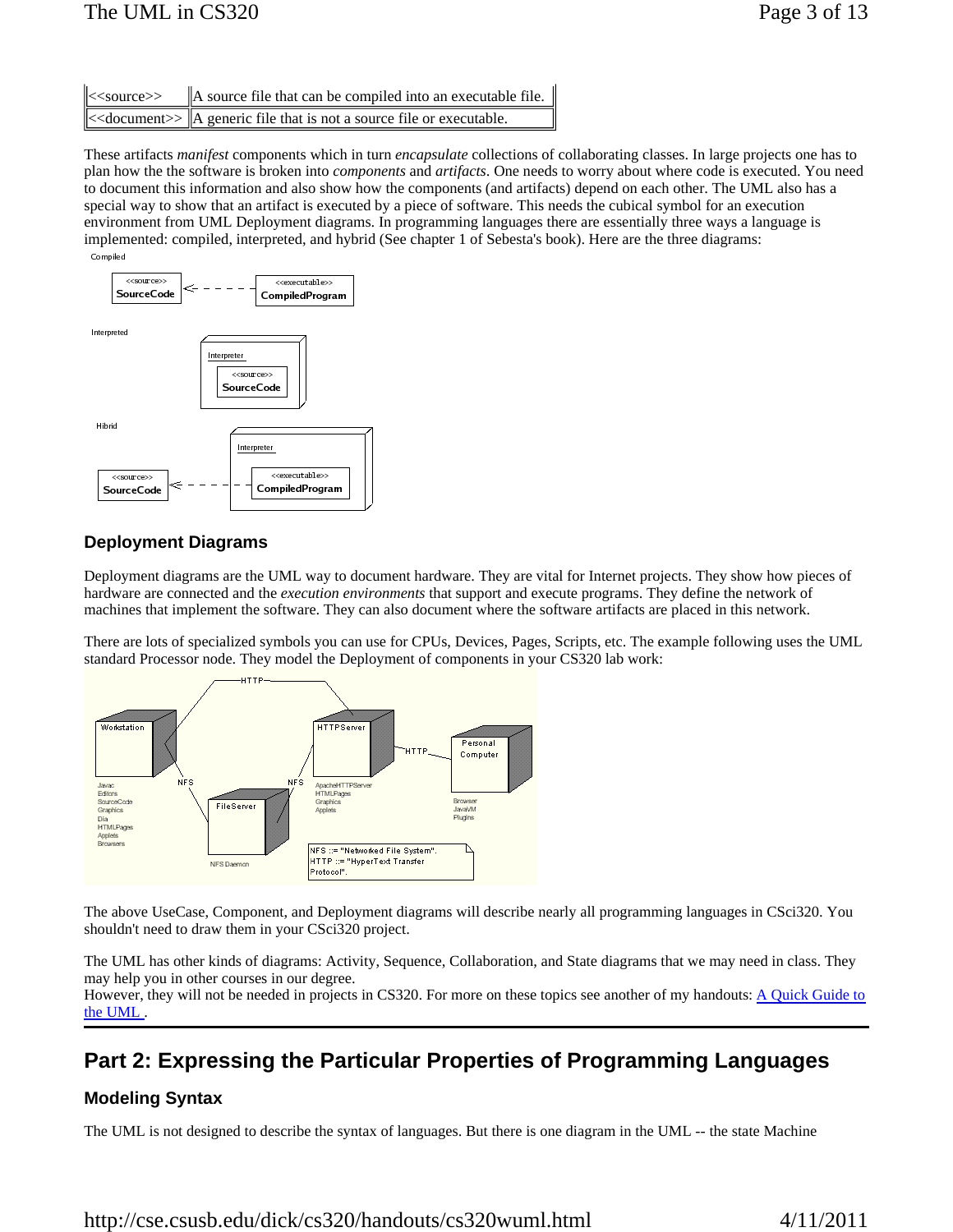diagram -- that is ideal for defining lexical structures. The CSCI320 book (Sebesta) has a simple lexer in Figure 4.1 as a Finite State Machine. Here is the same machine expressed in the UML



The more higher-level syntax is best expressed using Extended Bachus-Naur Form.

#### **Modeling Concepts**

Languages differ in their ideas. The UML *Class Diagram* is good at showing how ideas (concepts) fit together. They have concepts in boxes with lines connecting them between them.

If we wanted to model an HTML document we would need ideas like this: HTML Document, Head,Title, Body, Anchor, URL, etc. To model most programming languages we would need concepts(boxes) like: Statement, Expression, Variable, Type, etc. .

Here is a UML model for the concepts like Type, Variable, Value, and so on plus the associations between them:



The diagram above shows a collection of named boxes - indicating sets, classes or types of object. The boxes have lines connecting them called *links*. The UML associations are called *bindings* in a programming language.

Associations are often marked with *roles* and *multiplicities*.

The names placed at one end of a link are called *roles*. If a *role* is omitted then it is assumed to be the name of the box with the first letter in lower case. So some of the roles in the above diagram can be left out -- which?

The numbers and asterisks put next to links are called multiplicities. They show how many objects participate in a relationship. For example, each Variable has precisely one Name, Value, and Type. However many Variables can have the same Value and any number of Variables in a program can have particular Type. An asterisk(\*) indicates an unknown number. The form *n* .. *m* means between *n* and *m* inclusive. The 0..1 format indicates options. An 1..2 means 1 or 2. And 28..31 would describe the multiplicity of days in a month. Notice that Statements can have many Expressions and many Variables in them. And an Expression can have many Variables in it. If you omit a multiplicity then it is assumed to be '\*'. Note this well! No multiplicity does not mean 1. It means `any number`. But so does "\*" and "0..\*".

It is wise to do diagrams like this in pencil or on an erasable board at first. A simple diagramming tool also will let you sketch ideas and then edit them. A drawing like this is changed many times in a project as we learn more about how the objects fit together. The associations and classes define an architecture that will develop and then become a stable core of all the software in a given domain.

It is nearly always worth investigating many-to-many relations like the one between Expression and Variable above.

• A Variable can occur in many Expressions.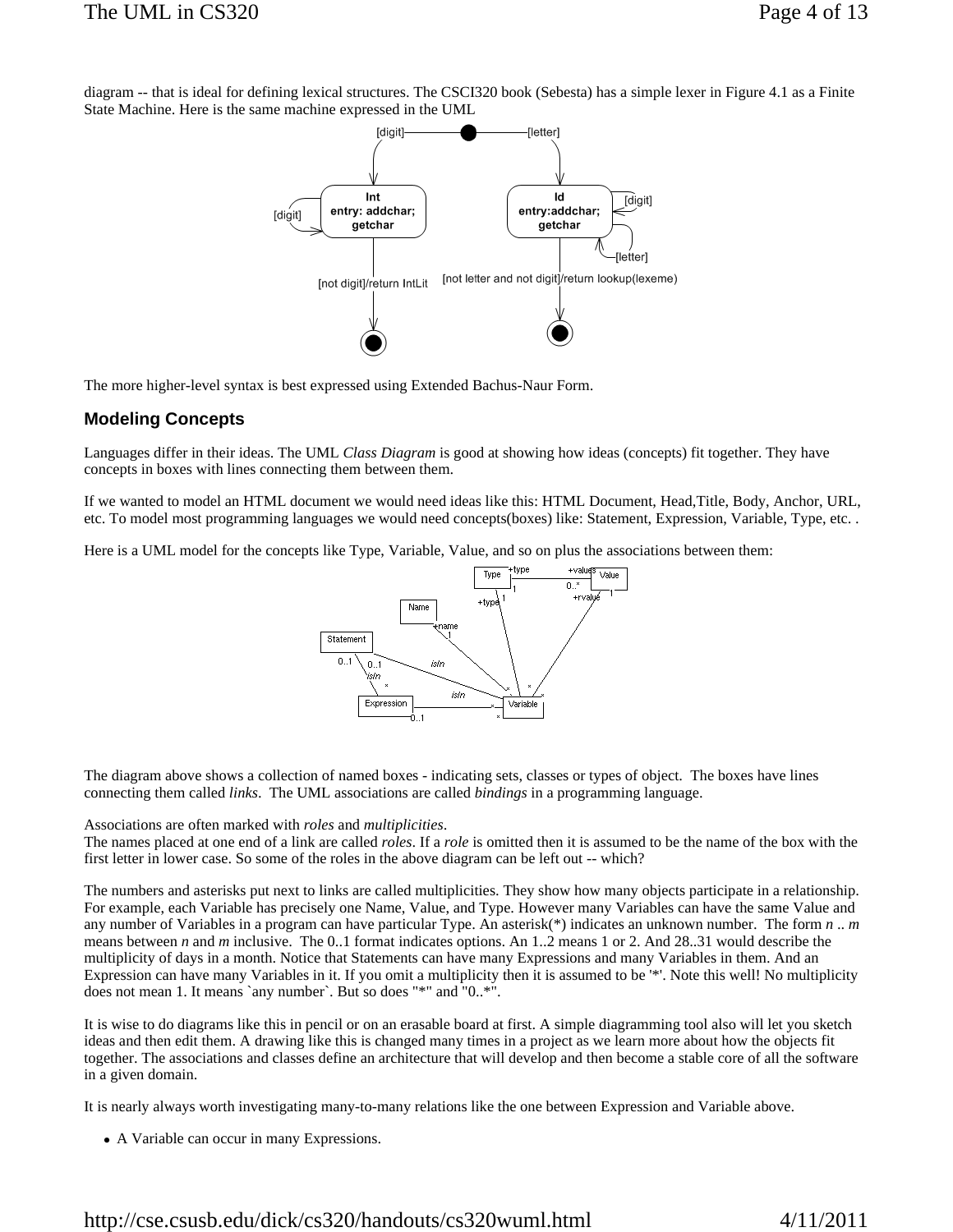• An Expression can have many Variables.



A very common technique in programming languages is to separate the occurrence of a variable from the variable itself. The variable is responsible for tracking it's name, type, and value, plus all of its occurrences. An alternative is to invent a class that is responsible for the rules associating Variables and Expressions -- the Scopes:



We will return to the relationship between Expression and Variable when we look at physical modeling below.

Often a complex relationship is embodied in a class of objects. Each is responsible for connecting the objects taking part in the relationship. Each object is as a "node" linking several other objects. For example in a modern programming language a Variable will have a name, a declaration, a number of uses, a data type and a value:



Notice, in the above figure, that unlike a mathematical digraph, two boxes can have two or more parallel links.

#### **Special Relationships Between Classes**

The UML provides notations for some special relationships between classes/concepts:

generalization, abstraction, composition, aggregation, dependency, ...

Only use these if you are certain that they apply. If you have any doubts use a general link and a comment.

#### **Generalization**

Generalization is a relationship that is naturally expressed with a sentence like this: "Every \_\_\_\_ is also a \_\_\_\_". It classifies objects by how they behave. Here is the simple diagram that states that `Every Student is also a Person`:



Generalization is used only when you know that all students are a kind of person -- they have all the same properties and operations. It says that everything that a Person can do can also be done by a Student -- but in the Students own special way.

So, any operations listed for a Person are automatically ok for a Student as well. If an operation (member function) is listed for a Person and `also` for a Student then this means that People and Students can both do the operation, and that, they do it `differently`. If an operation appears in Student alone then it does not effect what People can do.

Similarly with attributes: Students have all the same attributes as People and Students can have extra attributes that People don't have. If an attribute (data member or field) is in both Student and People then Student has two copies: one as a Person and one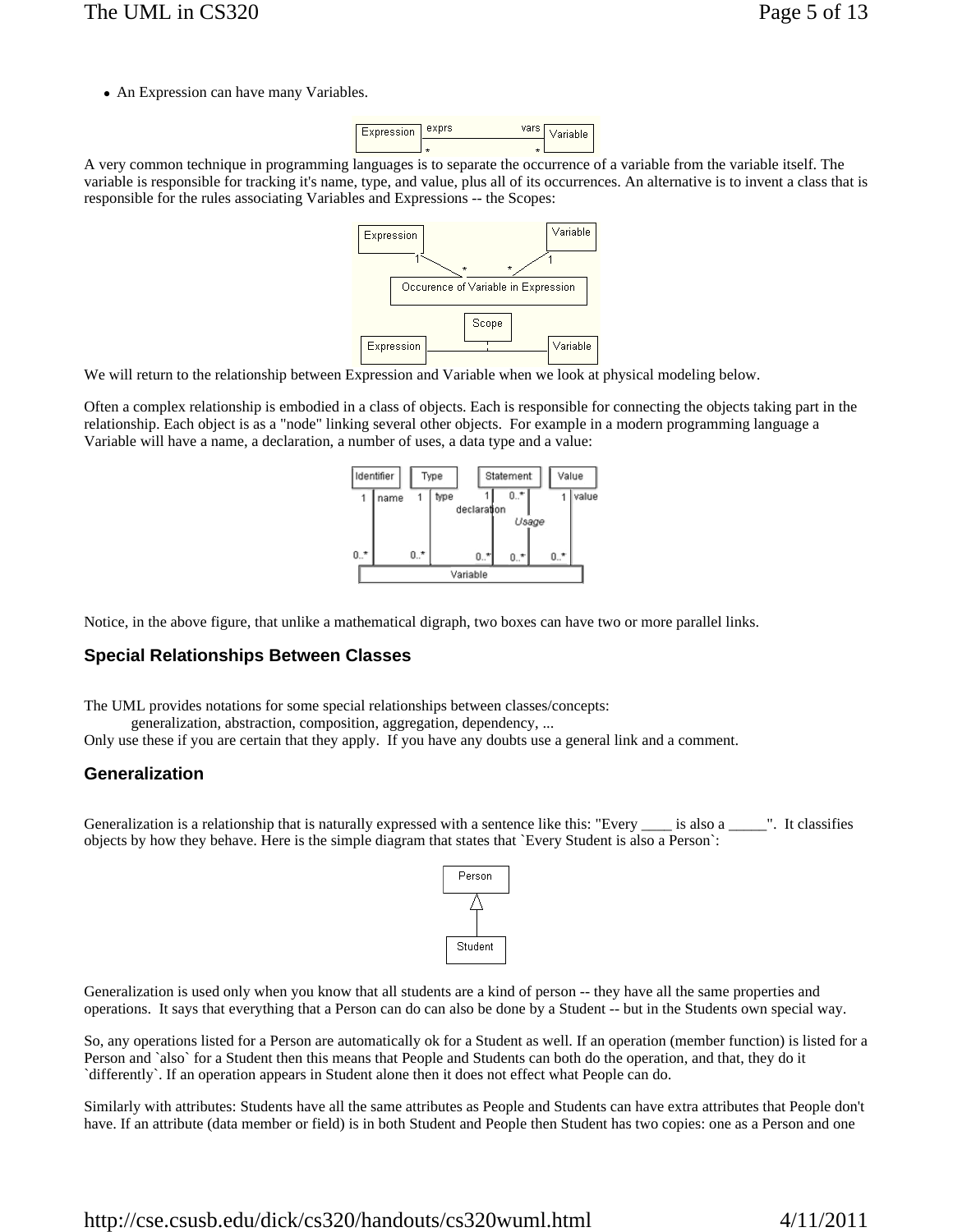as a Student. Code in the Student class then refers to the Student's attributes.

We say Student is the *subtype* and the Person is the *super*-type. A subtype or generalization is a class that shares all the properties of its parent (super-type, base class). Subtypes may extend or override their *inherited* properties.

The diagram is correct if and only if (1) a Student shares the same data (attributes) as a Person, (2) any operation that works on a Person also works on a Student, and (3) every Student automatically and permanently becomes a Person when the Student is created. Further this arrow should only be used when every object in the new class is automatically an object of the class it generalizes. Logically this means that anything that can be done to or by a Person can also be done to or by a Student... however a Student may sometimes react with different behavior than the more general Person does.

The diagram does not allow a Person to become a Student. *Generalization is static*. Some people are Students at the start of their life and others are not. In a program this would mean that the class `Student` would extend or inherit all the properties from `Person`. Generalization is most common in formal domains like programming languages, mathematics, geometry, application programmer interfaces (APIs), and legislation. In a domain where an object can start out as a Person and then become a Student, or where an object can start out as a Student and later cease to be a Student we would want some kind of dynamic connection between Person and Student. The UML does provide a standard way to document this but in CS320 please treat dynamic relationships as associations.

In programming languages for example there are many types of statements. They are all statements, but each behaves slightly differently. So we can say that we have a general Statement and Specialized ones. Here is a diagram of a Language with three special kinds of Statement: Iteration, Selection, and Assignment. The BNF + UML might be:



#### **Abstraction**

There is a similar relationship to generalization when one class implements the properties of another class. It is drawn with a similar arrowhead but with a dashed line. We will cover the UML symbols for abstractions when we cover Abstract Data Types later in this course.

#### **Composition**

In C++ we can declare a *struct* to be a collection of components. A piece of text is made up of words. A car has four wheels. In Mathematics we talk about something being a "triple  $(A, B, C)$  where A is a .... and B is a .....". These are valid examples of *composition*. It is indicated by a black diamond at one end of the link. ( $\rightarrow$ ) We use the dark diamond to indicate that the objects in one class possesses or is made up of the components. For example an Expression contains many occurrences of a Variable:



In programming languages the composition symbol occurs mainly when we talk about pieces of code being inside other pieces. For example one of the tasks of a compiler is to take a stream of characters and organize them into lexemes and syntactic units: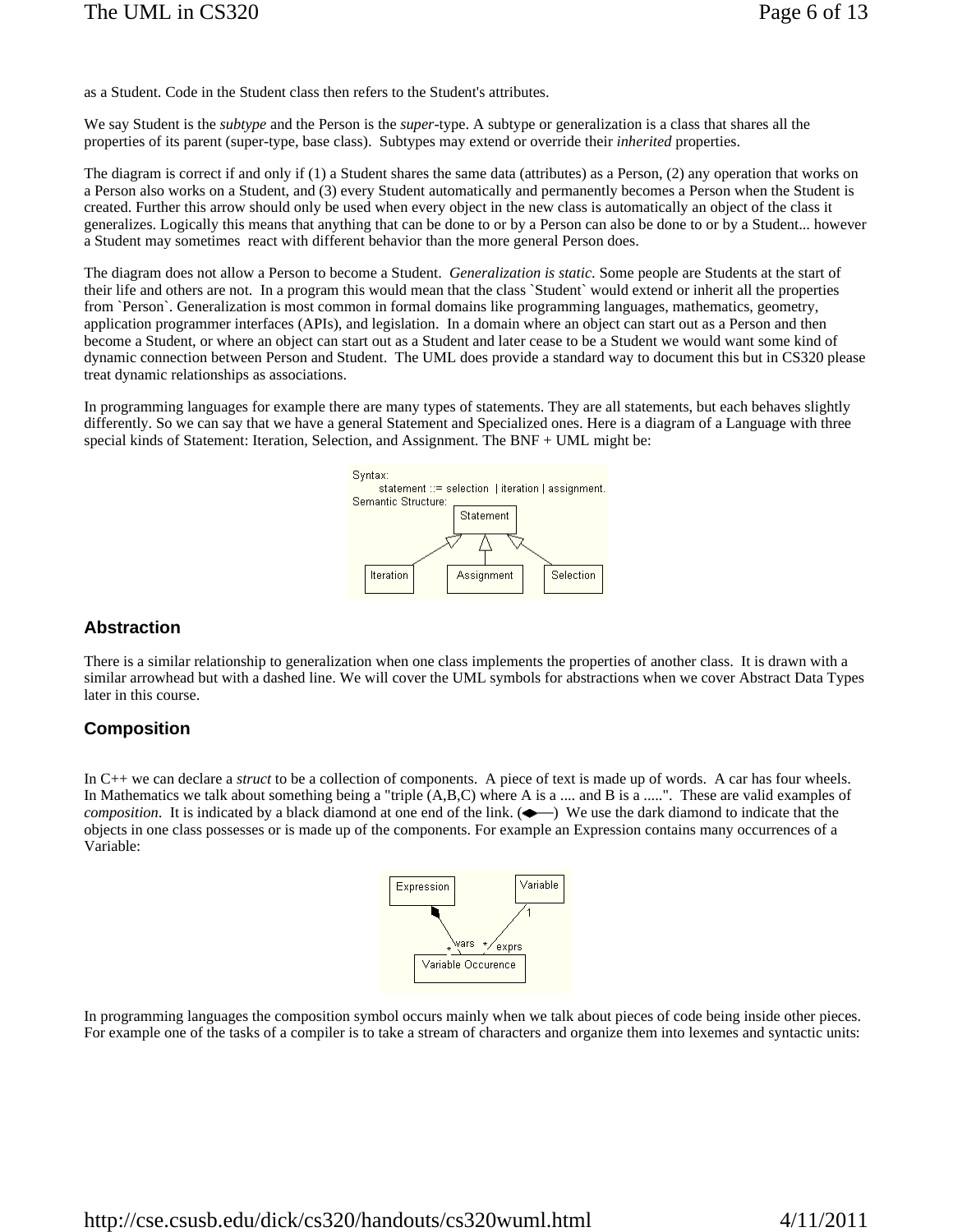

An HTML Document, for example, has two parts, its Head and its Body:



### **Attributes**

Instead of using composition  $($   $\rightarrow$   $)$  you can list the parts of an object inside the box:

| <b>HTML</b> Document         |  |
|------------------------------|--|
| lhead : Head<br>lbody : Body |  |

### **Aggregation**

We can also show that a class has parts that have an independent existence. They are not physically a part of the object, but are "owned" by it in some other way.

One end of an Aggregation has a diamond. The other end of the *Aggregation* link indicates whether the association can be navigated in both directions or only one:

> Can follow link in one direction Can follow link in either direction

Aggregations are now deprecated as being meaningless. However in the past they were used for pointers, references, and addresses of objects.

#### **Associations and Pointers**

Modern UML usage deprecates the use of the "Aggregation" diagram. All you need is a simple association with an arrow head to show links and pointers. This simplifies diagrams. Examples are pointers, references, and addresses in programming languages. This kind of relationship is shown by an open or empty diamond. For example, in the HTML a link between two documents is made by an anchor tag that contains a Universal Resource Locater (URL). The URL refers or points to a piece of another HTML document: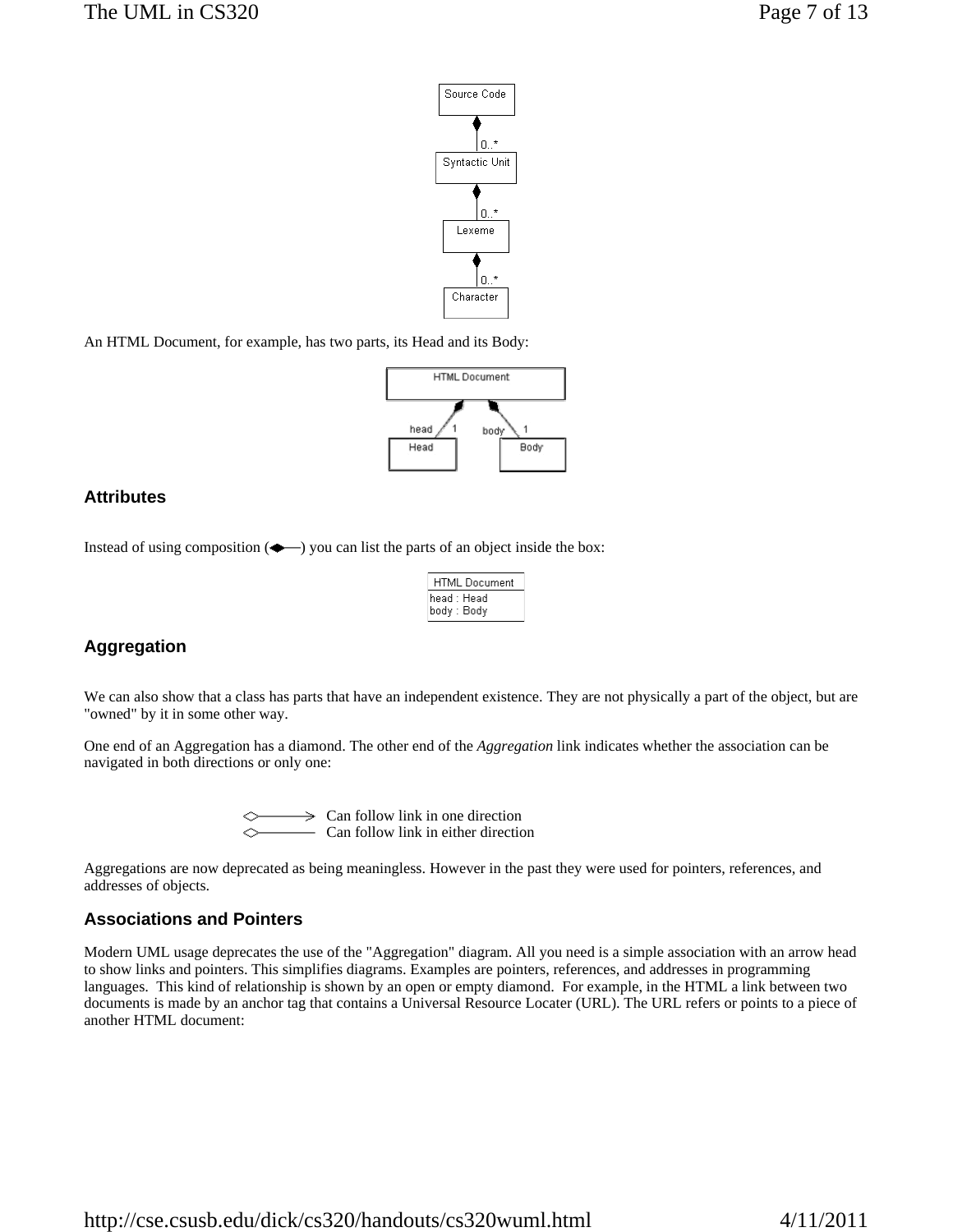

A one directional optional association should be used to show a pointer in a data structure. For example in C the data type 'char\*' consists of pointers to a character, but a character array(char[]) is made of a characters. Each array name *also* represents the address of first of these characters. So, not only does an array *contain* many characters it also *refers* to one of them.



Notice the use of composition to show that a 'char[]' contains 'char's.

Association and composition can be used to show complex internal data structures. For example, a compiler will construct an internal data structure corresponding to the structure of the input source code.



# **Dependency**

Sometimes we wish to show that one object or class depends on another object or class. Perhaps one object is a client for a service (operation) provided by another object. Perhaps a change in one object forces a change in a dependent object. Perhaps the definition or specification of one class refers to the another class. In the UML this is shown by a dashed arrow connecting the dependent object to the object it relies on. For example a client relies or depends on its server.



# **Attributes and Operations**

In the later stages of object oriented analysis and design we need more detail on our objects. We can add the *attributes* (data) and *operations* (behavior) of objects in a single box like this:



The State of a running program in a simple language is a collection of Variables each with a name, address, and value

As in C++, operations and attributes can have the same name in different classes. The double colon (::) symbol is used to distinguish the different classes and the types of the arguments are also used to distinguish overloaded operations: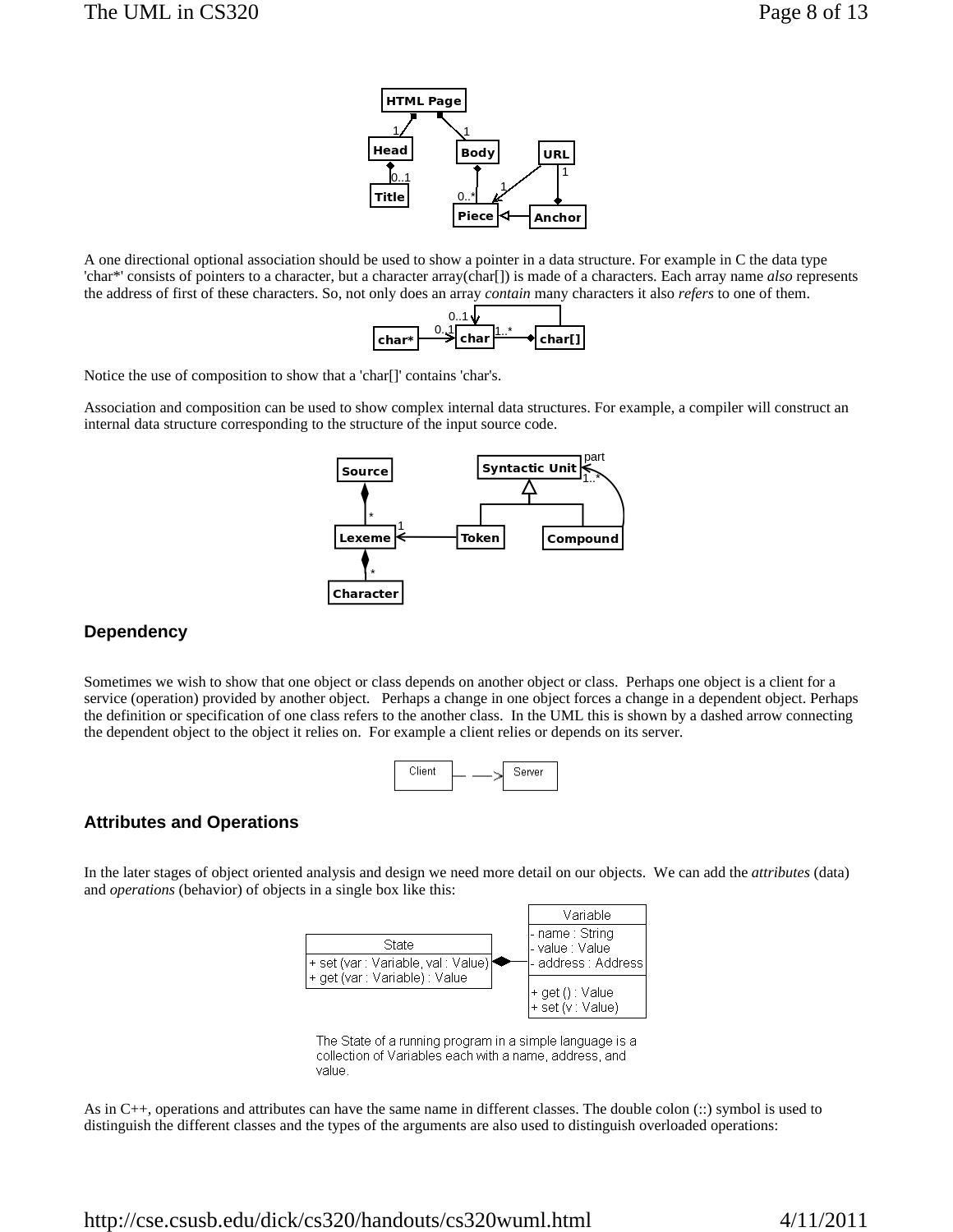State::set(var: Variable, value:Value) Variable::set(value:Value)

### **Programming Language Semantics**

In CS320 we use the the UML to express the semantics of programming languages by *adding operations* to the boxes that describe the structure and ideas of the language. Typically we use an *execute* operation on statements and an *evaluate* operation on expressions. Typically the evaluation of expression will depend on the values of the variables in the expression. This means we would need a new class that associates variables and values together. Since this models the state of a virtual machine we would call it State. States would have two operations

State::set(Variable, Value) : State State::get(Variable) : Value Given State and Value the evaluate operation would be like this: Expression::evaluate(State) : Value

Executing a statement is more complex than evaluating an expression because it will change the state of the virtual machine. So, the signature of the execute operation should be:

Statement::execute(State) : State

Putting all these ideas together we get a generic model for the semantics of a very simple programing language with Statements, Expressions, Variables, and Values:



**Note**. Your mileage may vary. The semantics of real languages is a lot more complex than this.

#### **Constraints**

We often need to show that a property always holds in a valid program. For example that each variable is declared before it is used. Constraints can be used to do this. The UML has several ways of doing this including Comment boxes and a special syntax on links and inside boxes:

```
 { constraint }
```
You usually write these in a mixture of English and mathematics. There is also a special Object Constraint Language (OCL).

For example, the operation of grading a Final implies adding up the scores on the Questions on the Final. Here is a picture of the class:



It would be a mistake to show addition (an operation) as an association or special class of objects.

In a CASE tool you can often attach constraints to things in your diagram without cluttering the diagram itself. For example, in Rational Rose, each thing in the diagram has a *specification* attached to it to record details and constraints. They are accessed by double clicking the image. The documentation field in these specifications can include constraints. The Operations Tab has a list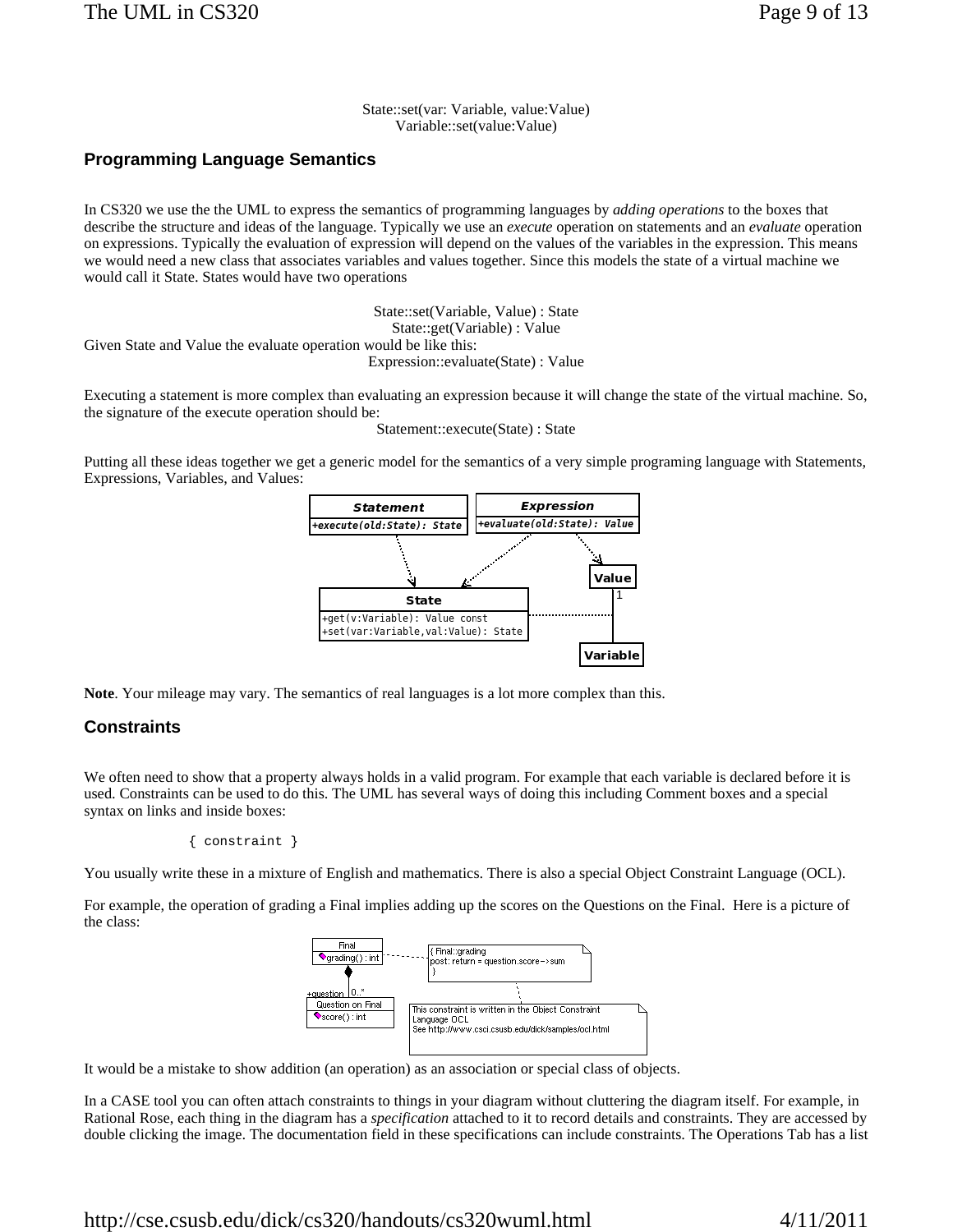of operations. These also have specifications that can be opened up and edited. Constraints can be recorded in the pre-condition and post\_condition tabs.

### **Operational Semantics**

Class diagrams with Constraints (above) indicate the structure of a running program. To show what happens as it runs we can use UML Interaction diagrams. The sequence diagram is probably easiest to understand. A Collaboration diagram is better for complicated interactions. For example, suppose that we want to explain how an expression like " $1+2*3$ " is executed, then we would draw the following sequence diagram:



The above shows the objects that represent the formula: three constants  $(1,2,3)$  and two operations  $(2^*3, 1+(2^*3))$ . A request to evaluate the expression appears at top left and then each call appears in order and connects the calling object to the called objects. It also shows the values returned as each expression is evaluated.

# **Part 3: Common Patterns that appear in Programming Languages**

### **Class Utilities**

Some times we want to model a function library (for example  $\langle$ cmath $\rangle$  in C++) or a package of constants (Ada has a standard package of constants used in the sciences). The UML models collections of data and functions that are not attached to objects (`free` functions and `static` data) as Class Utilities. This looks like a normal class with a shadow. You can find an example (based on Java 1.0) below:

| Math                                                                                                                                                                                                                                                                                                                                                                                            |
|-------------------------------------------------------------------------------------------------------------------------------------------------------------------------------------------------------------------------------------------------------------------------------------------------------------------------------------------------------------------------------------------------|
| $\triangle$ \$ e : Double<br>$\triangle$ \$ pi : Double                                                                                                                                                                                                                                                                                                                                         |
| $\bullet$ sin(Double) : Double<br>Cos(Double): Double<br><b>Vtan(Double): Double</b><br>Vatan(Double, Double) : Double<br>Vasin(Double): Double<br>♦acos(Double): Double<br>$\bullet$ exp(Double): Double<br>Vlog(base:Double, Double) : Double<br>$\Diamond$ In(Double): Double<br>$\blacklozenge$ lg(Double) : Double<br>$\blacklozenge$ sqrt(Double): Double<br>Vpow(Double, Double): Double |

### **Polymorphism**

In the UML it is assumed that when a operation is called and there are several alternative classes that have the operation defined

http://cse.csusb.edu/dick/cs320/handouts/cs320wuml.html 4/11/2011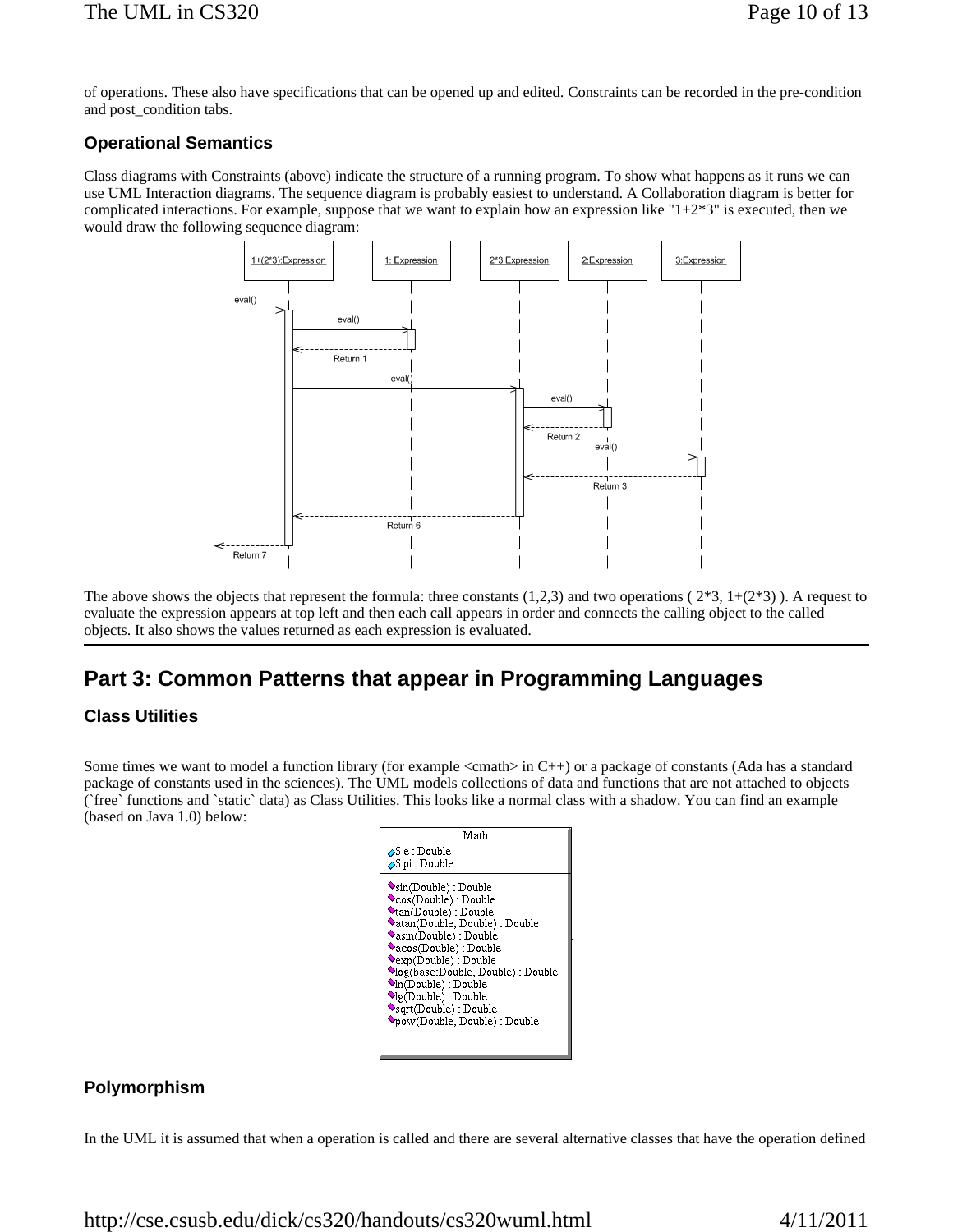then the object to which the operation is applied always determines the operation that is executed. For example if there is a Base class with a function f() and a Derived class that overrides f() then an object in the Derived class will execute Derived's f, and an object in the Base class executes the Base f. This is true even if the access is via a pointer to the object and if the variable holding the pointer is declared to be of the Base type.



Briefly: the UML models all functions as `virtual`. Here is a nice example involving a bowl of Rice Crispies that all make different sounds:



Some sample source code is here:  $C++code$ , and a Java application.

Polymorphism is helpful whenever specialized classes of objects behave differently to the general ones. If we have objects that share a number of common operations, but also have their own specific versions then we can show the common properties as a generalization of the special cases -- and show (and specify) operations that are special.

Polymorphism is a powerful tool for simplifying the semantics of a programming language. It is very common to have an abstract Statement that has an abstract *execute* operation. The different types of statement that specialize the general statement (Loop, Selection, Assignment, etc.) each define their own implementation of the *execute* operation. Similarly with Expressions and evaluation. By definition all can be evaluated but different kinds of Expressions implement the evaluation operator in different ways.



### **The Composite Pattern**

In describing programming languages we often have a situation where an object can be made of other objects from the same class. In fact there was an example in the previous diagram because Selections and Iterations refer to their components. A similar example is when, a statement may be a compound statement, and compound statements contain a number of statements. Similarly an expression often has an operator and a number of operands, and each operand can be any expression. These are all examples that can use the Composite Pattern.

Similar thing happen in other domains as well. For example in modeling a factory we might find that a product is made of parts and these parts are themselves products of the factory. The Composite pattern handles these situations well.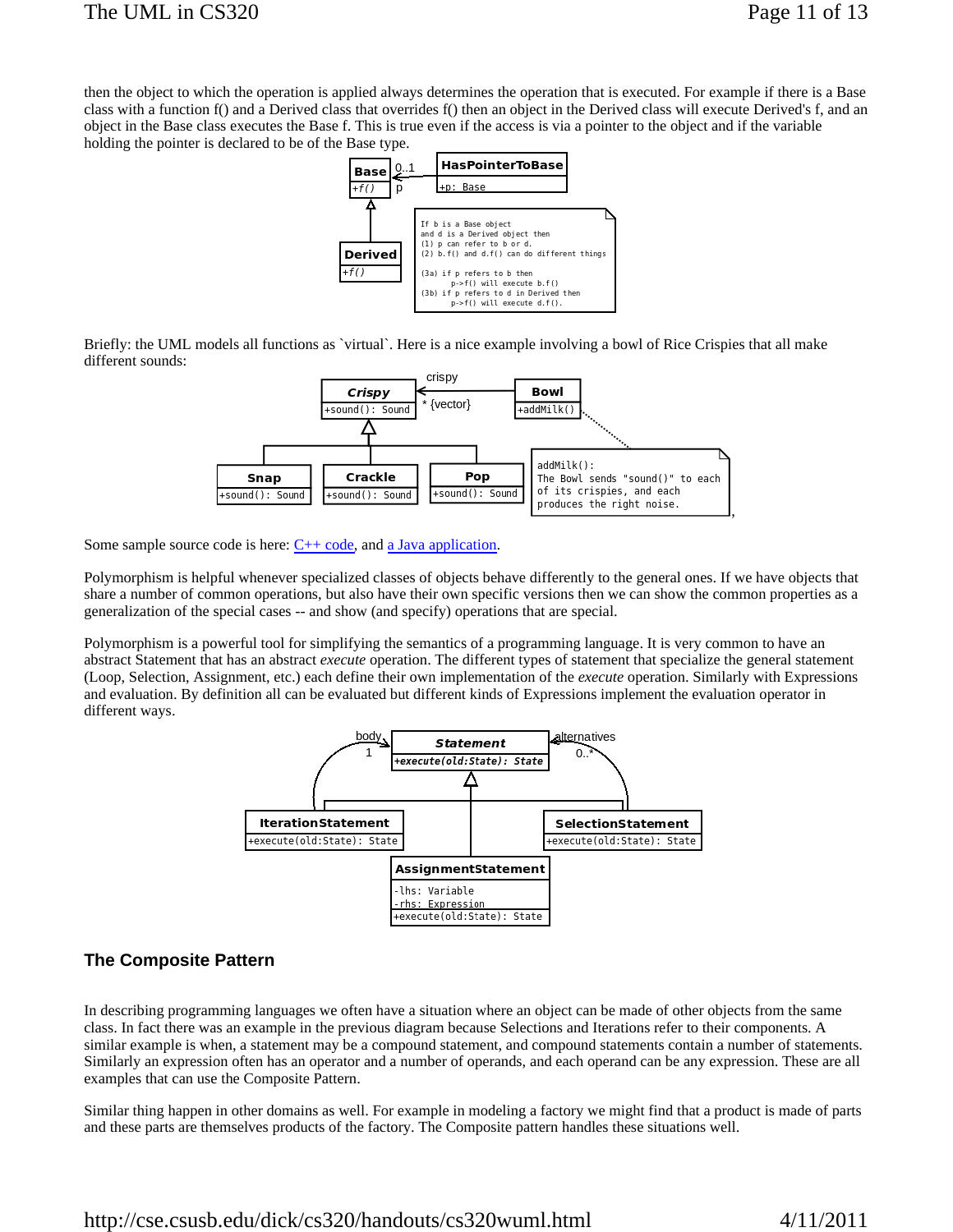

For example, in most programming languages an expression can include constants and binary expressions. A binary expressions has two parts. Here is a suitable class diagram and an object diagram illustrating the data structure.



# **Review Questions**

- 1. What is the meaning of a box in a UML class diagram?
- 2. How is an association between two classes shown in a UML diagram?
- 3. How do you show that there is: 1 or 2 items, 0 or 1 items, 0 or more items, and 1 or more items in a UML diagram.
- 4. Two classes have a many-to-many relationship. How is this shown as a link in UML? What are the two ways of making another class represent the relationship.
- 5. How are a *role* and an *association* connected in UML?
- 6. Name the 5 special links made between classes in UML. Sketch the graphic form of each link.
- 7. State all of the conditions needed to be sure that the *generalization* relation holds between two classes.
- 8. When should you use the composition relationship in a UML diagram?
- 9. How does the idea of composition relate to the mathematical term "n-tuple"?
- 10. What makes you use *composition* when drawing a UML diagram of a data structure?
- 11. What is the alternative way of showing *composition* in a UML diagram that does not involve a link?
- 12. What is the effect of putting an arrow head on an *assoication*?
- 13. What does an arrow with a dotted line indicate in UML?
- 14. In a UML box with three compartments what is the meaning of:
- a) the top one, b) the middle one, and c) the bottom one.
- 15. How do you express the following function specifications in C++ as operations in UML:
	- int  $a()$ ; int b(int);
	- void c(int,int);
- 16. True or false:
	- a. Generalization is dynamic.
	- b. It does less harm to use composite when it does not apply than vice versa.
	- c. Destroying a composition doesn't destroy its parts.
	- d. Destroying an one-way assoication destroys the things it refers to.